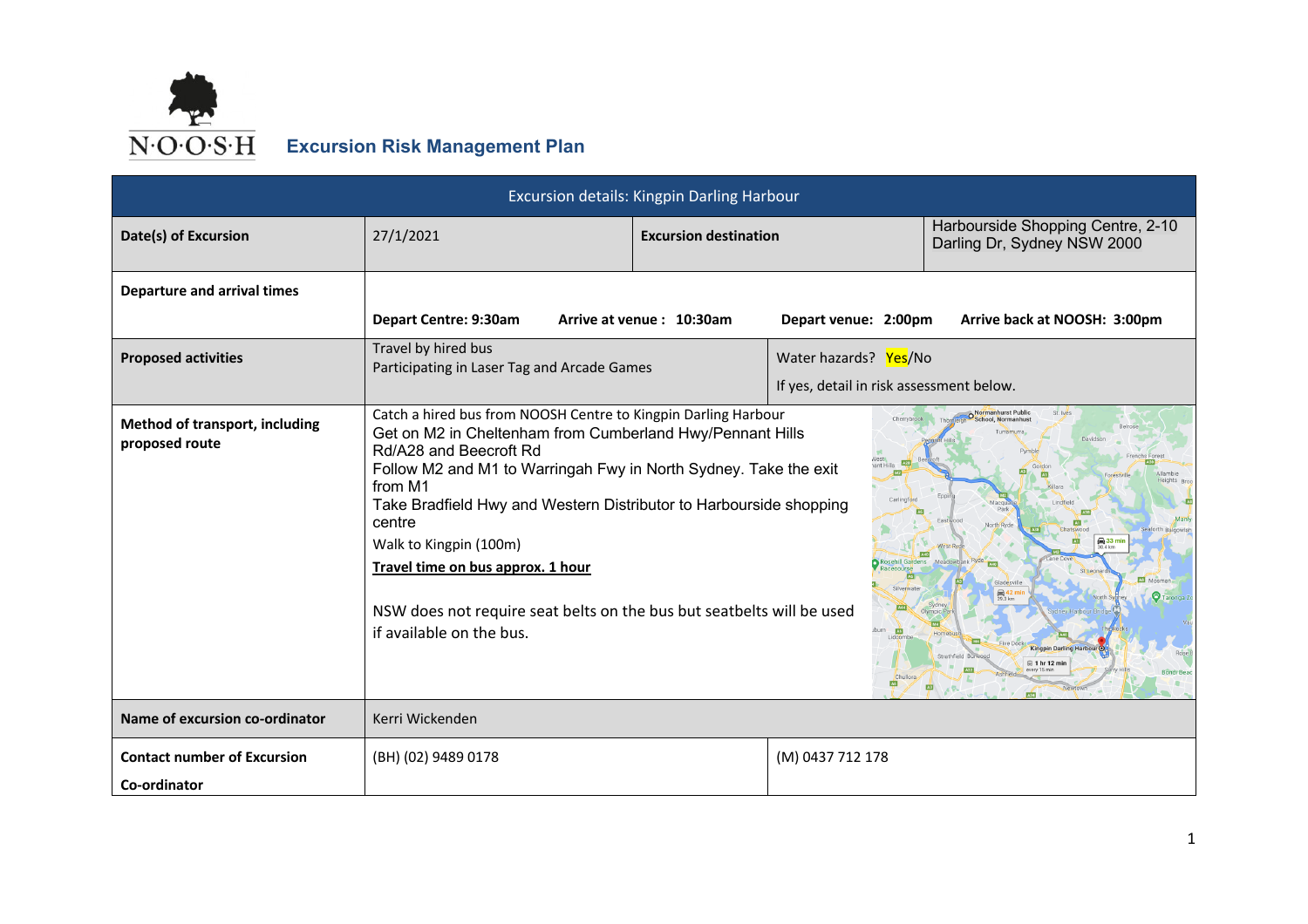| <b>Number of children attending</b><br>excursion                                                                                                                                                                                  | Intended: 45                                                                                                                                                                                                                                                                                                                                                                                                                                                                                                                                                                                                                                                                                                                                                                                                                                                                                                                                                                                                                                                                                                                                                                                                                                                                                                                                                                                                                                                                                                                                                                                                                                                                                                                                                                                                                                                                                                                                                                                                                                                                                                                                                                                    | <b>Number of</b><br>educators/parents/volunteers | 5 |
|-----------------------------------------------------------------------------------------------------------------------------------------------------------------------------------------------------------------------------------|-------------------------------------------------------------------------------------------------------------------------------------------------------------------------------------------------------------------------------------------------------------------------------------------------------------------------------------------------------------------------------------------------------------------------------------------------------------------------------------------------------------------------------------------------------------------------------------------------------------------------------------------------------------------------------------------------------------------------------------------------------------------------------------------------------------------------------------------------------------------------------------------------------------------------------------------------------------------------------------------------------------------------------------------------------------------------------------------------------------------------------------------------------------------------------------------------------------------------------------------------------------------------------------------------------------------------------------------------------------------------------------------------------------------------------------------------------------------------------------------------------------------------------------------------------------------------------------------------------------------------------------------------------------------------------------------------------------------------------------------------------------------------------------------------------------------------------------------------------------------------------------------------------------------------------------------------------------------------------------------------------------------------------------------------------------------------------------------------------------------------------------------------------------------------------------------------|--------------------------------------------------|---|
| Educator to child ratio, including<br>whether this excursion warrants a<br>higher ratio?<br>Please provide details.                                                                                                               | 1:10 (1 Extra educator due to children with disability/special needs)                                                                                                                                                                                                                                                                                                                                                                                                                                                                                                                                                                                                                                                                                                                                                                                                                                                                                                                                                                                                                                                                                                                                                                                                                                                                                                                                                                                                                                                                                                                                                                                                                                                                                                                                                                                                                                                                                                                                                                                                                                                                                                                           |                                                  |   |
| Procedures for:<br>Leaving the centre<br>Entering and exiting the bus<br>Entering the venue<br>Leaving the venue<br>Entering and exiting the bus<br>Returning to the centre<br>Including accounting for children at<br>all times. | Prior to the excursion children are divided into groups with an educator assigned to them (max. 10 children<br>per educator)<br>A roll call is conducted prior to the children leaving the NOOSH building. The excursion coordinator is to<br>ensure they know the number of children who are in our care.<br>Each educator accompanies their group to the bathroom area, with educator waiting outside. The educator<br>$\overline{\phantom{a}}$<br>ensures all the children in their group are in their care before walking them to the bus.<br>The educator counts the children in their group onto the bus.<br>A roll call is conducted before the bus departs, with another educator conducting a headcount of all children<br>on the bus.<br>As we alight from the bus a headcount is conducted. The bus is checked for any remaining children and<br>items.<br>We then walk to our destination, with the educators working to ensure the children in their group are with<br>the group at all times. An educator is stationed at the front, leading all the children to the destination, and<br>another at the back to ensure all children are safe. Educators are encouraged to conduct their own group<br>headcounts as we transition.<br>On arrival at our destination a roll call is conducted with another educator conducting a headcount of all<br>children.<br>Educators are to ensure that they have knowledge of where the children in their group are at all times.<br>Prior to exiting the venue another roll call & headcount is conducted.<br>We then walk to our bus, with the educators working to ensure the children in their group are with the<br>group at all times. An educator is stationed at the front, leading all the children to the destination, and<br>another at the back to ensure all children are safe. Educators are encouraged to conduct their own group<br>headcounts as we transition.<br>The educator counts the children in their group onto the bus.<br>A roll call & headcount is conducted before the bus departs.<br>When the bus stops to let us off a headcount is conducted. The bus is checked for any remaining children<br>and items. |                                                  |   |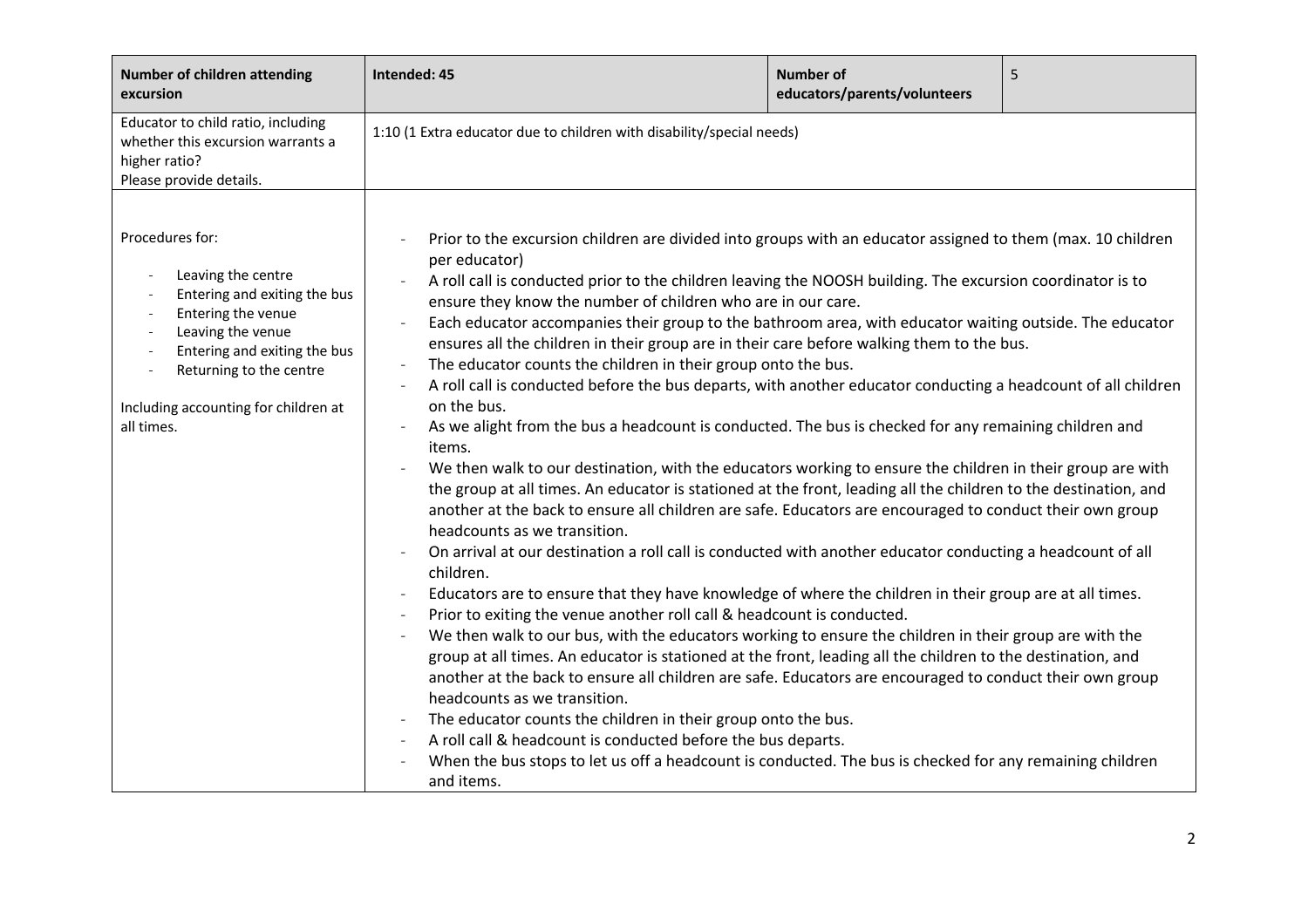| $\overline{\phantom{a}}$                 | We then walk to NOOSH, where a roll call & headcount is conducted.                             |  |  |  |
|------------------------------------------|------------------------------------------------------------------------------------------------|--|--|--|
| <b>Excursion checklist</b>               |                                                                                                |  |  |  |
| □                                        | □                                                                                              |  |  |  |
| First aid kit                            | List of adults participating in the excursion                                                  |  |  |  |
| 0                                        | Contact information for each adult                                                             |  |  |  |
| List of children attending the excursion | $\Box$                                                                                         |  |  |  |
| Contact information for each child<br>п  | $\Box$<br>Mobile phone / other means of communicating with the service & emergency<br>services |  |  |  |
| Medical information for each child       | $\Box$                                                                                         |  |  |  |
| □                                        | Other items, please list                                                                       |  |  |  |

| <b>Risk assessment</b>                                                                                |                                                                    |                                        |                                                                                                                                                                                                                                |                                                                                              |                                     |
|-------------------------------------------------------------------------------------------------------|--------------------------------------------------------------------|----------------------------------------|--------------------------------------------------------------------------------------------------------------------------------------------------------------------------------------------------------------------------------|----------------------------------------------------------------------------------------------|-------------------------------------|
| <b>Activity</b>                                                                                       | <b>Hazard identified</b>                                           | <b>Risk assessment</b><br>(use matrix) | <b>Elimination/control measures</b>                                                                                                                                                                                            | <b>Who</b>                                                                                   | When                                |
| Travel on bus from<br>Normanhurst Centre to<br>Kingpin<br>Disembarking from Bus<br>into carpark areas | Slips, trips, falls,<br>collisions<br>Child may wander/<br>abscond | Moderate<br>Moderate                   | Walk children, 2 lines in close<br>groups<br>Educators positioned at front,<br>middle and ends of groups<br>Constant head counts, and<br>checking on children<br>Educators to communicate with<br>one another and the children | <b>All Educators</b><br><b>All Educators</b><br>All Educators<br>All Educators &<br>Children | On travel & arrival to<br>the venue |
| <b>Entering Kingpin</b>                                                                               | Trips, slips, falls,<br>Medical emergency,                         | Moderate                               | Maintain children close in groups.<br>Close supervision                                                                                                                                                                        | All Educators<br>All Children                                                                | Whilst entering the Zoo             |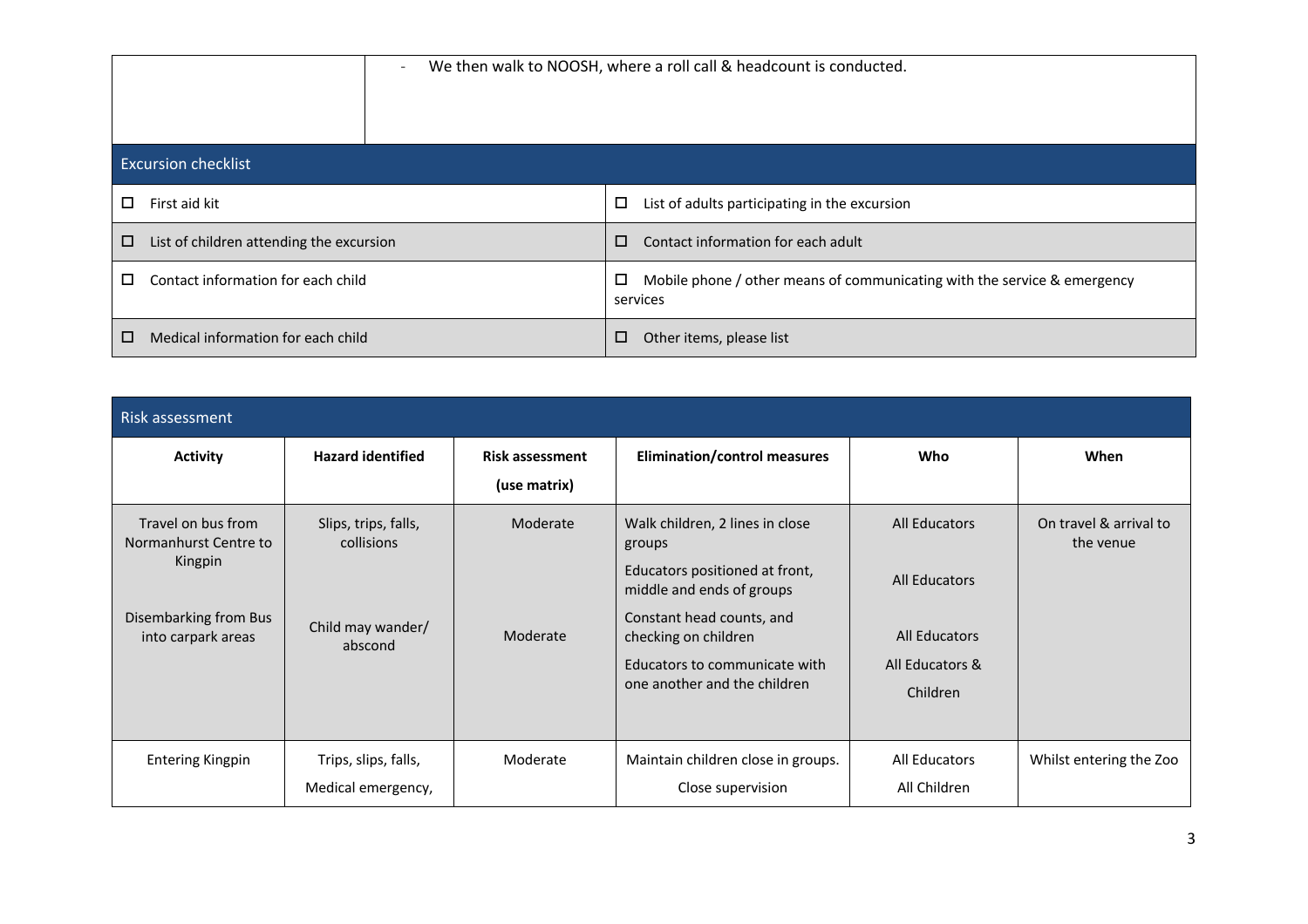|                                                                                    | First aid required                                                                                         |                             | Educators encourage children to<br>listen and implement appropriate<br>behaviours                                                                                                                                                  |                                                 |                                  |
|------------------------------------------------------------------------------------|------------------------------------------------------------------------------------------------------------|-----------------------------|------------------------------------------------------------------------------------------------------------------------------------------------------------------------------------------------------------------------------------|-------------------------------------------------|----------------------------------|
|                                                                                    |                                                                                                            |                             |                                                                                                                                                                                                                                    |                                                 |                                  |
| Walking around the<br>venue of Kingpin,<br>engaging in Laser Tag &<br>arcade games | Trips, slips, falls,<br>injuries, illness                                                                  | Moderate<br>Moderate - High | An educator to lead each group as<br>per child:educator ratio<br>Ensure each member of the group<br>walks, not runs, and stays within<br>sight of an educator                                                                      | All educators<br>All children                   | Whilst walking around<br>the Zoo |
|                                                                                    | Risk of needing to<br>evacuate the premises<br>due to fire etc. and<br>children not knowing<br>where to go | Moderate                    | Let the staff know of the<br>emergency exits in the building so<br>the children can evacuate safely                                                                                                                                | Responsible person on<br>the day                |                                  |
|                                                                                    | Medical emergencies<br>First aid required                                                                  | High                        | Have plans and medication<br>accessible to be used for children<br>with asthma and anaphylaxis<br>conditions<br>Educators will carry small first aid<br>kits on them                                                               | The Coordinator &<br>educators<br>All educators |                                  |
|                                                                                    | Missing child                                                                                              |                             | Educators will conduct regular roll<br>calls and head counts of their<br>individual groups & communicate<br>this to the coordinator<br>Educators will have a walkie talkie<br>to communicate to other staff<br>whilst at the venue | All educators                                   |                                  |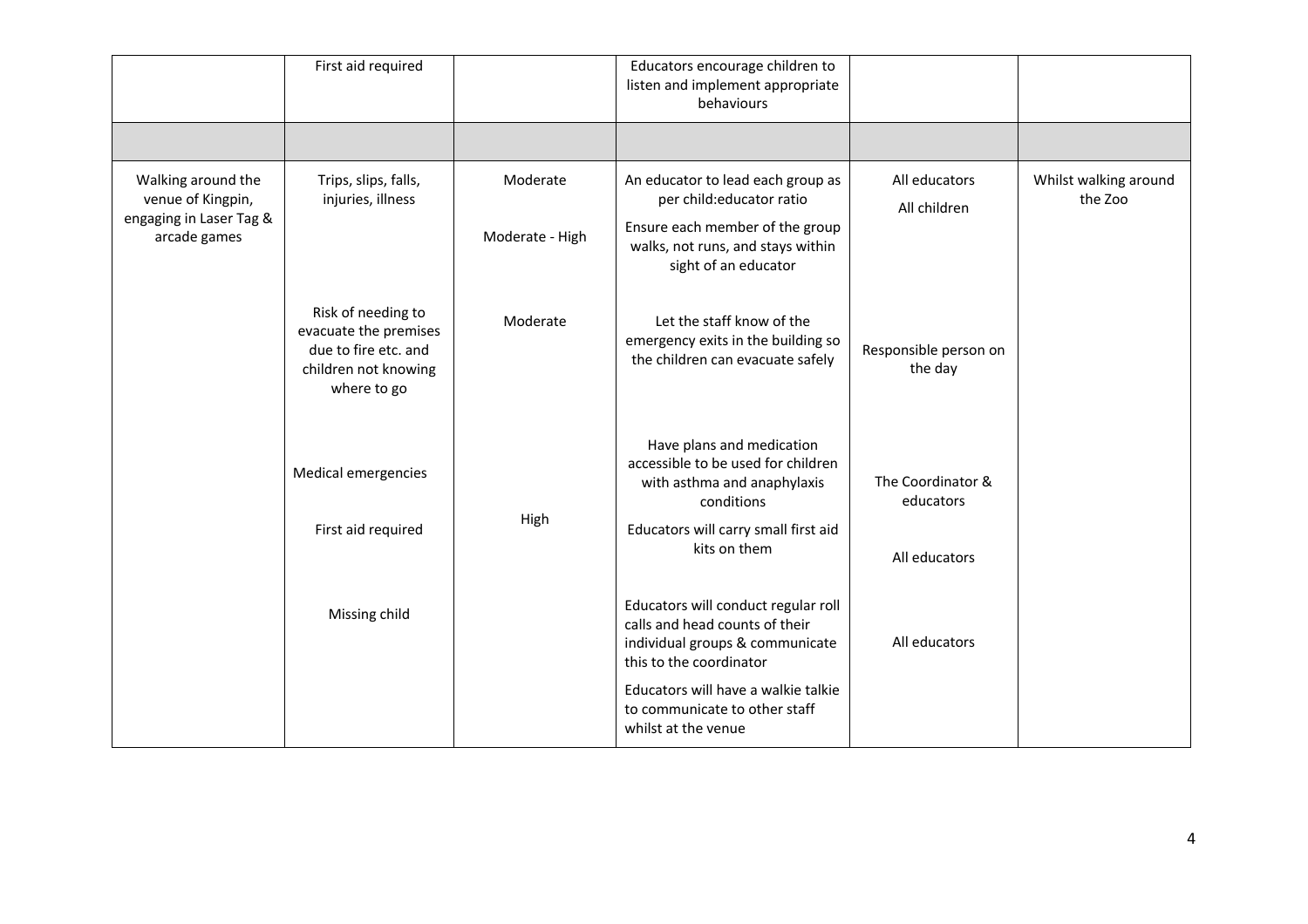|                                                                  |                                                                                                                                                      |                              | Educators will supervise exits to<br>ensure children do not leave the<br>venue<br>Educators will ensure children will<br>not interact with the general<br>public. They will check the<br>bathrooms before the children<br>enter, and will wait outside until<br>the children are done. |                                                                                          |                                                                  |
|------------------------------------------------------------------|------------------------------------------------------------------------------------------------------------------------------------------------------|------------------------------|----------------------------------------------------------------------------------------------------------------------------------------------------------------------------------------------------------------------------------------------------------------------------------------|------------------------------------------------------------------------------------------|------------------------------------------------------------------|
| Participating in Laser<br>Tag/arcade activites                   | Social/emotional well-<br>being<br>Handling of equipment                                                                                             | Low<br>Low                   | Children to listen to instructions<br>and follow accordingly<br>Children are instructed how to<br>handle equipment appropriately<br>and with respect                                                                                                                                   | <b>Educators &amp; Children</b><br>Kingpin personnel,<br><b>Educators &amp; Children</b> | On the day                                                       |
| <b>Environmental Impacts</b><br>&<br><b>Emergency Evacuation</b> | <b>Extreme Weather</b><br>conditions (including<br>heat stress, sun burn,<br>storms, high winds),<br>Fire / floods,<br>emergency<br>crisis/situation | Moderate                     | Follow Kingpn Emergency Action<br>Plan<br>Seek shade/shelter where<br>appropriate<br>Give time for children to be calm,<br>safe and secure                                                                                                                                             | <b>Educators &amp; Children</b><br>Kingpin personnel                                     | Preparation before<br><b>Excursion &amp; During</b><br>excursion |
| Using the toilets & hand<br>washing                              | Children using toilets at<br>the venue                                                                                                               | Moderate<br>Moderate<br>High | An Educator to check toilet areas<br>for any hazards before children<br>enter<br>If the gender of that educator is<br>not able to check the toilets. Send<br>2x older more responsible<br>children to check whilst the                                                                 | All educators<br>All children                                                            | Whilst using toilets and<br>hand washing areas                   |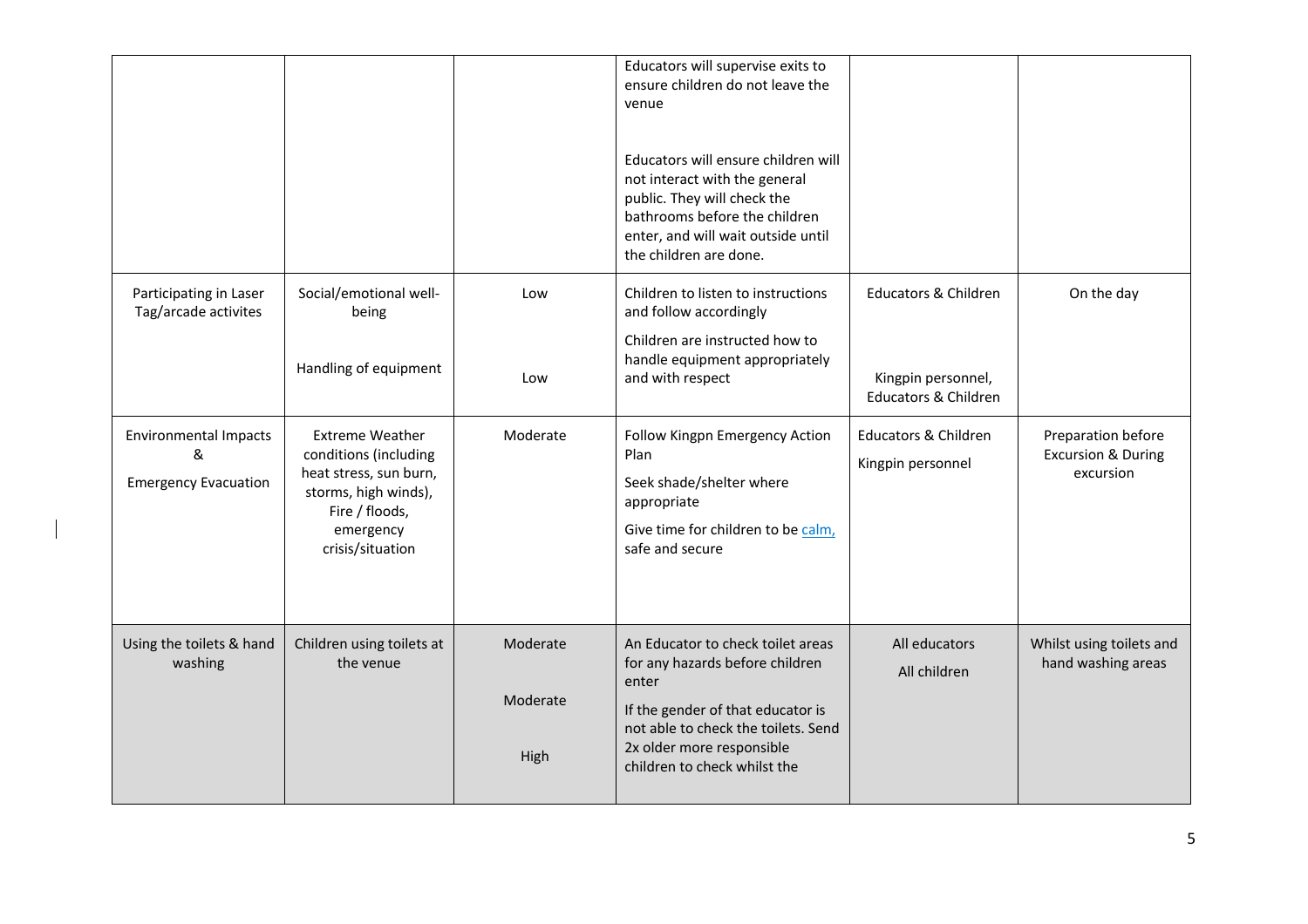|                   | Missing child                  | Moderate        | educator waits right outside of<br>toilet area                                                                                                                           |                        |                                                 |
|-------------------|--------------------------------|-----------------|--------------------------------------------------------------------------------------------------------------------------------------------------------------------------|------------------------|-------------------------------------------------|
|                   |                                |                 | Children to go in small groups of<br>same gender                                                                                                                         |                        |                                                 |
|                   |                                |                 | Regular head counts and roll calls                                                                                                                                       |                        |                                                 |
|                   |                                |                 | Educators to walk children in<br>groups at a time and remain near<br>toilet block area until children<br>have finished                                                   |                        |                                                 |
|                   |                                |                 | Children to always communicate<br>with educators about going to<br>and from the toilets.                                                                                 |                        |                                                 |
|                   | Health & Hygiene               |                 | <b>Excursion Coordinator to ensure</b><br>antibacterial wipes and hand<br>sanitiser is taken on all excursions<br>and provided to children at times<br>of washing hands. |                        |                                                 |
| Eating & drinking | Allergy & Food<br>intolerances | Moderate - High | Ensure educators, children &<br>families are aware of our Food &                                                                                                         | The Coordinator        | Before the excursion,<br>during the excursion & |
|                   |                                |                 | <b>Nutrition Policy</b>                                                                                                                                                  | <b>Educators</b>       | after the excursion                             |
|                   |                                |                 | Ensure families are regularly                                                                                                                                            | Parents/families       |                                                 |
|                   | Choking, illness,              |                 | provided with information about<br>food and nutrition                                                                                                                    | Children<br>Volunteers |                                                 |
|                   | vomiting                       |                 | Ensure children are seated down                                                                                                                                          |                        |                                                 |
|                   | Anaphylactic reactions         |                 | whilst eating or drinking                                                                                                                                                |                        |                                                 |
|                   |                                |                 | Regularly update information of                                                                                                                                          | Educators              |                                                 |
|                   |                                |                 | children with<br>anaphylaxis/allergies/intolerances                                                                                                                      |                        |                                                 |
|                   |                                |                 | and cultural requirements.                                                                                                                                               |                        |                                                 |
|                   |                                |                 | Ensure each educator and                                                                                                                                                 | The Coordinator &      |                                                 |
|                   |                                |                 | volunteer is aware of the medical<br>and dietary list/info of each child.                                                                                                | educators              |                                                 |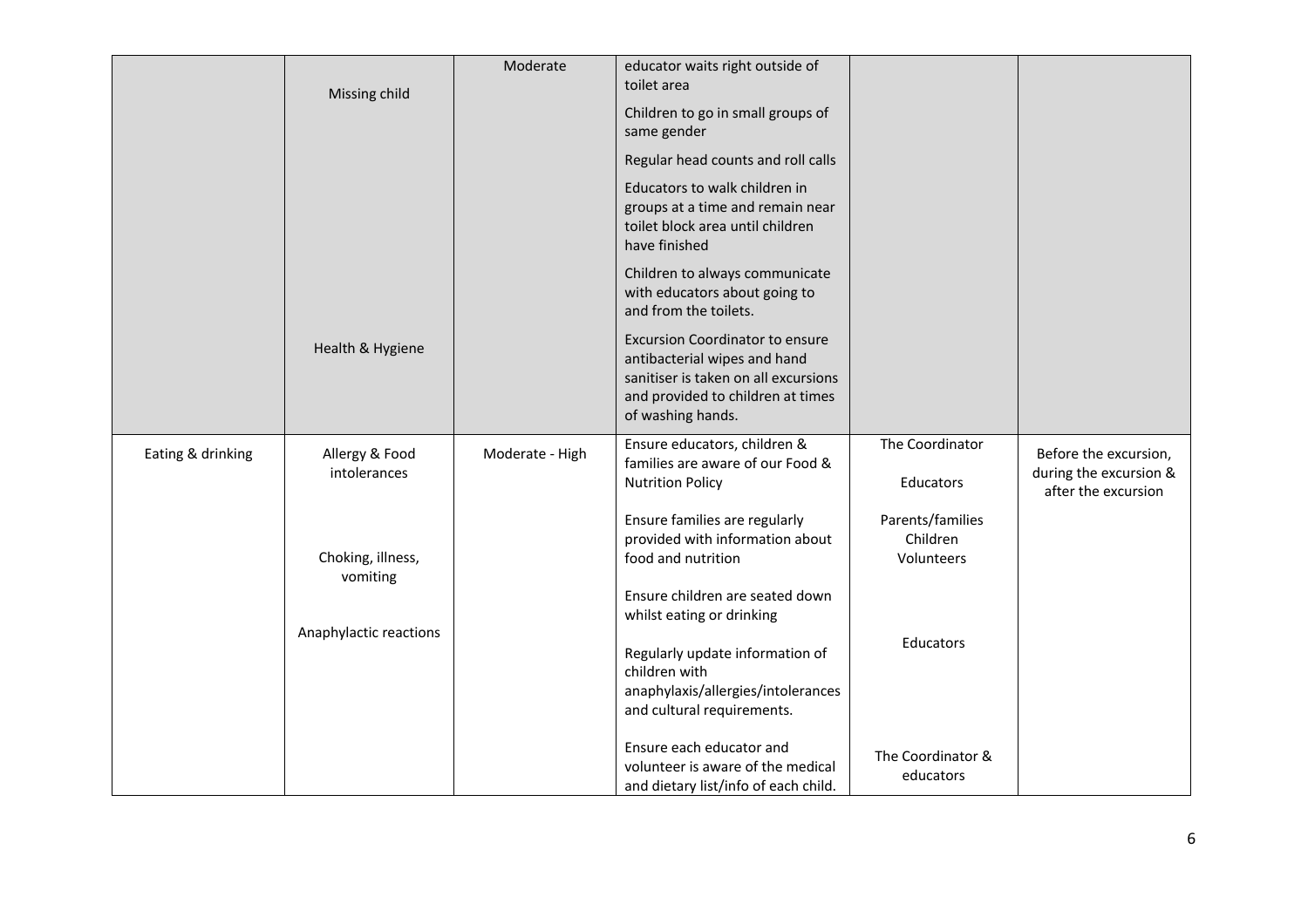|                                 |                                                                        |          | Staff are trained in First aid,<br>anaphylaxis and allergy<br>awareness.<br>Ensure all staff are appropriately<br>supervising children when eating<br>and drinking.<br>Medication for children with<br>allergies /asthma is available<br>on excursion.                                                                                                                                                                                                                                                                                                                                                                                                                   |                                                                                         |                                                        |
|---------------------------------|------------------------------------------------------------------------|----------|--------------------------------------------------------------------------------------------------------------------------------------------------------------------------------------------------------------------------------------------------------------------------------------------------------------------------------------------------------------------------------------------------------------------------------------------------------------------------------------------------------------------------------------------------------------------------------------------------------------------------------------------------------------------------|-----------------------------------------------------------------------------------------|--------------------------------------------------------|
| Sun Protection &<br>Dehydration | Sunburn / burns/<br>infections / illness<br>Sun stroke,<br>dehydration | Moderate | Check temperature & UV rating of<br>the day at intervals the<br>commencement of the day, lunch<br>time and prior to 3pm.<br>Ensure that Educators, volunteers<br>& families are aware of our Sun<br><b>Safety Policy</b><br>Ensure families pack hats for their<br>children each day<br>Ensure children wear hats as<br>necessary or stay under the shade<br>if UV is over 3<br>Provide shelter where necessary<br>Regularly ensure children have<br>opportunity to get a drink of<br>water<br>Ensure children still get<br>opportunity of some sun<br>exposure for Vitamin D levels (UV<br>rating checked with this)<br>Sunscreen will be applied<br>throughout the day | The Coordinator<br>Educators<br>Parents/families<br>Children<br>Volunteers<br>Educators | Before leaving the<br>centre & during the<br>excursion |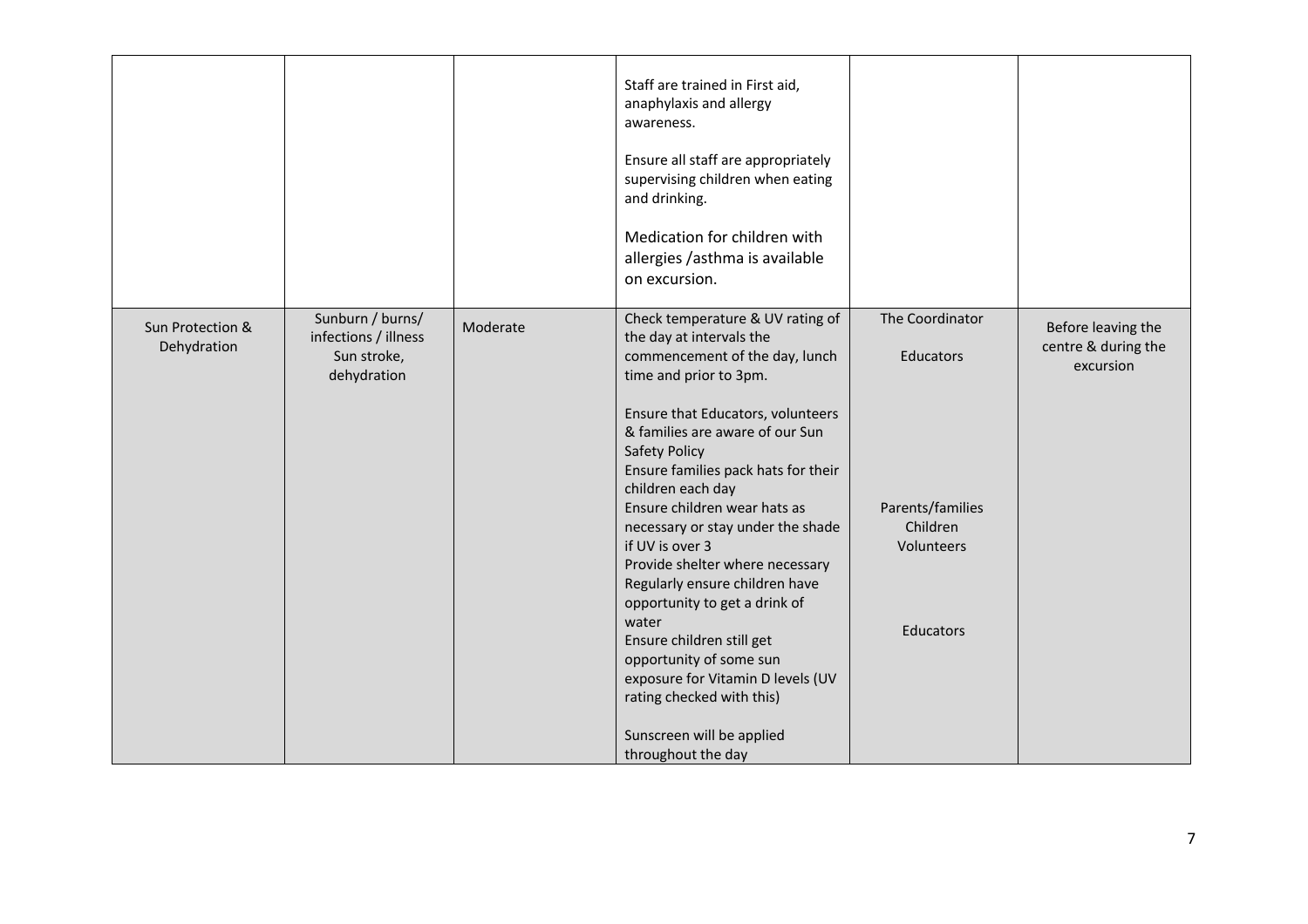| Covid-19 | Illness, infections,<br>hospitalisation, death<br>of child/educator/adult | Moderate - High | Ensure Educators & Families are<br>aware of our Covid-19 Policy &<br>procedure                                                                                                                                            | Coordinator                        | Throughout the whole<br>day |
|----------|---------------------------------------------------------------------------|-----------------|---------------------------------------------------------------------------------------------------------------------------------------------------------------------------------------------------------------------------|------------------------------------|-----------------------------|
|          | Community<br>surroundings                                                 |                 | Maintain communication<br>between NSW Health<br>department, Department of<br>Education, ECED and any other<br>relevant organisation in relation                                                                           | Educators<br>Families and children |                             |
|          |                                                                           |                 | to Covid-19<br>Ensure information of Covid-19<br>and any practices are updated as<br>new information becomes<br>available                                                                                                 |                                    |                             |
|          |                                                                           |                 | Ensure all such important<br>information and factsheets are<br>available & /or displayed for<br>educators /parents /families and<br>visitors to view                                                                      | Kingpin personel                   |                             |
|          |                                                                           |                 | Educators & families are updated<br>with any new information /<br>updates on Covid-19                                                                                                                                     |                                    |                             |
|          |                                                                           |                 | Ensure that when adults enter the<br>service, they practice social<br>distancing, cleaning of hands.<br>That they enter and exit solely to<br>drop off or collect their child                                             |                                    |                             |
|          |                                                                           |                 | Ensure that there are no children,<br>educators or adults that enter the<br>premises if they have been in<br>contact with anyone that has<br>had COVID-19 symptoms or are<br>currently displaying any related<br>symptoms |                                    |                             |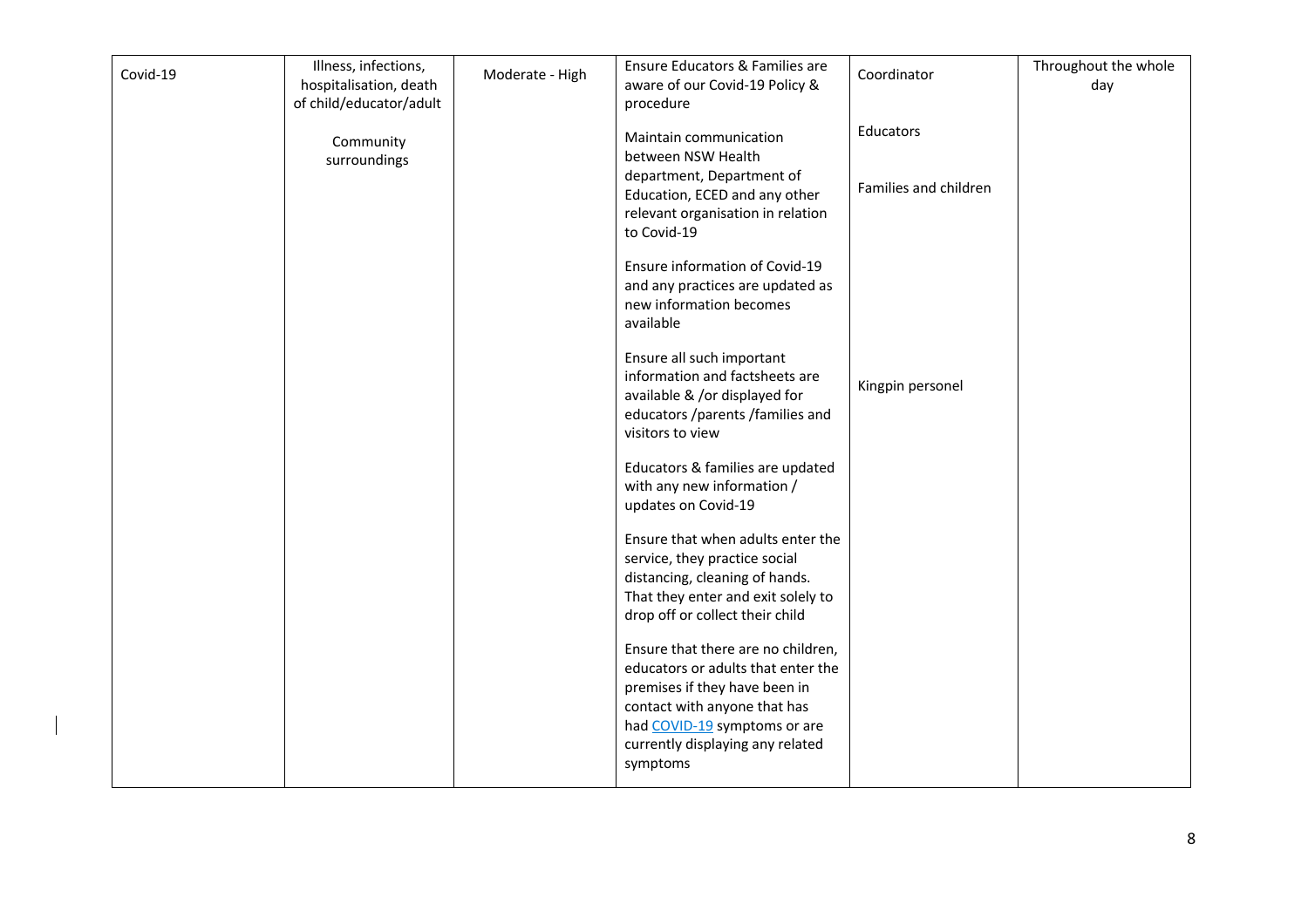|  | If children or adults present        |  |
|--|--------------------------------------|--|
|  | during the day as unwell, they will  |  |
|  | be set aside from others. For a      |  |
|  | child: their parent will be          |  |
|  | contacted to collect them as soon    |  |
|  |                                      |  |
|  | as possible. For an adult: they will |  |
|  | be asked to leave the centre to      |  |
|  | seek further medical advice.         |  |
|  |                                      |  |
|  | All adults/Visitors/volunteers are   |  |
|  | to adhere to all Covid-19 rules      |  |
|  | and practices as per prescribed      |  |
|  | from the NSW government              |  |
|  |                                      |  |
|  | Children will be given regular       |  |
|  | hand washing routines                |  |
|  | throughout the day, dependant        |  |
|  | on activity and what they are        |  |
|  | exposed to                           |  |
|  |                                      |  |
|  | Antibacterial wipes, hand soap,      |  |
|  | paper towels and hand sanitiser      |  |
|  | will be available to all.            |  |
|  |                                      |  |
|  | Educators are strongly               |  |
|  | recommended to wear PPE              |  |
|  | including gloves & face masks        |  |
|  | where necessary                      |  |
|  |                                      |  |
|  | Educators are to ensure              |  |
|  | supervision of children using hand   |  |
|  | sanitiser (as it is alcohol-based)   |  |
|  |                                      |  |
|  | A routine cleaning list is created   |  |
|  | in the centre and all educators      |  |
|  | are to complete the cleaning         |  |
|  | tasks and schedule.                  |  |
|  |                                      |  |
|  | Educators are given opportunity      |  |
|  | to reflect and bring about new       |  |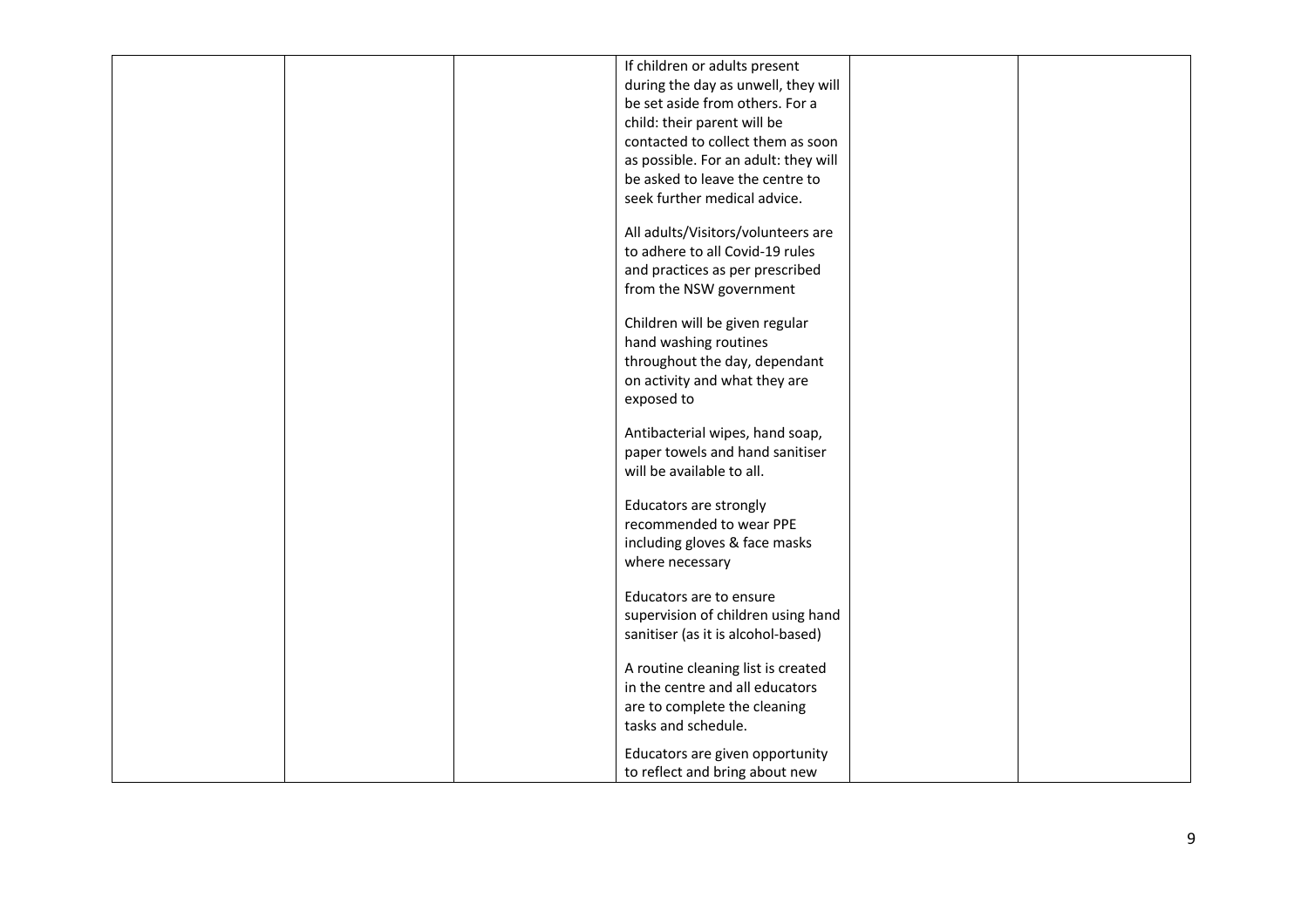|  | information in relation to our |  |
|--|--------------------------------|--|
|  | Covid-19 practices<br>.        |  |

| Plan prepared by                                                                                                                                 | Rachel Warner                  | Date | 25/11/20 |  |  |
|--------------------------------------------------------------------------------------------------------------------------------------------------|--------------------------------|------|----------|--|--|
| Prepared in consultation with:                                                                                                                   | Kerri Wickenden                |      |          |  |  |
| Communicated to:                                                                                                                                 | All staff prior to excursion   |      |          |  |  |
| Venue and safety information reviewed and attached                                                                                               | Yes / No<br>Comment if needed: |      |          |  |  |
| Reminder: Monitor the effectiveness of controls and change if necessary. Review the risk assessment if an incident or significant change occurs. |                                |      |          |  |  |